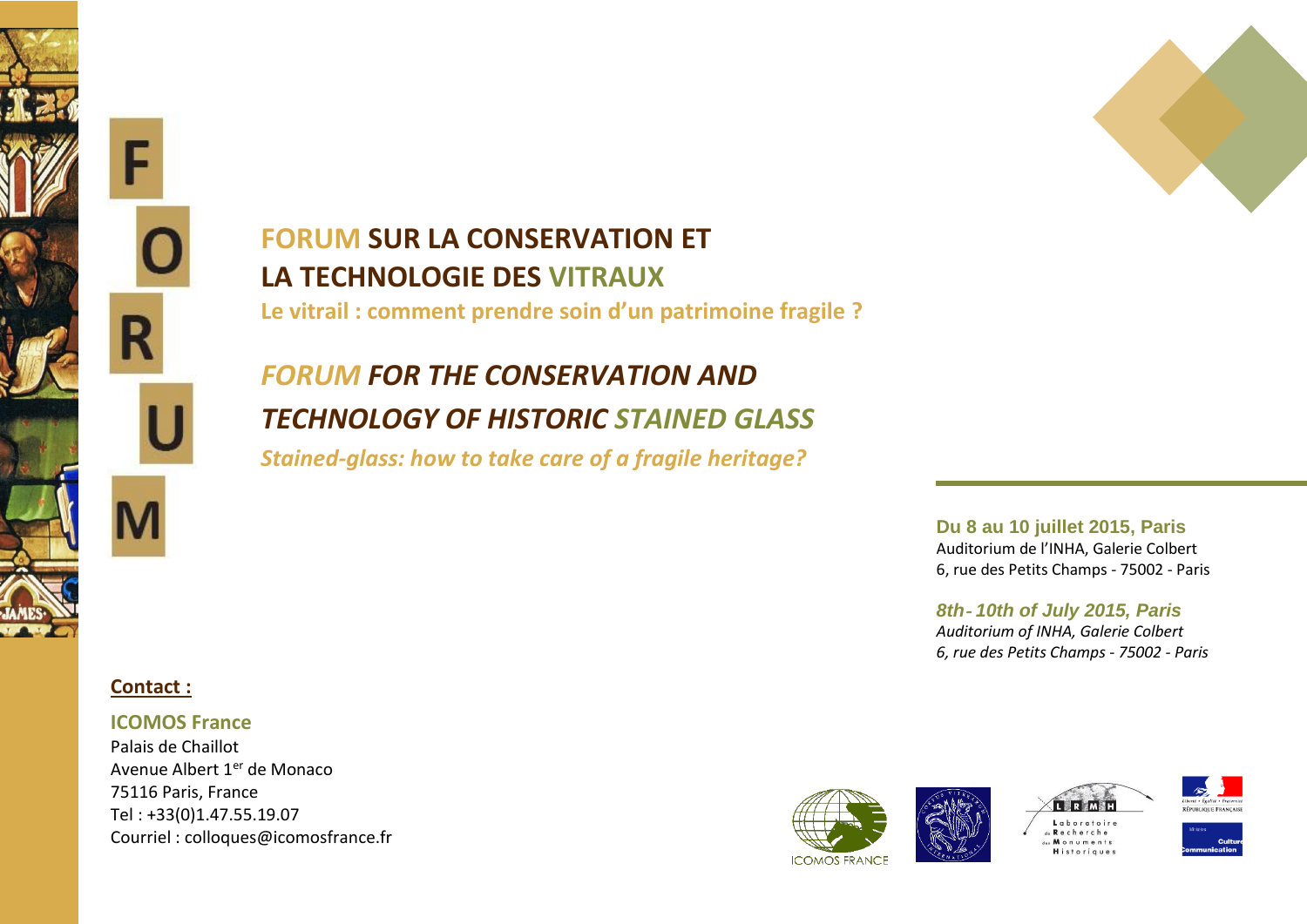## **Mercredi 8 juillet 2015 / Wednesday, July 8th, 2015**

- **8h30 - 9h30 Accueil des participants et enregistrement /** *Welcome reception and registration of participants*
- **9h30 Discours institutionnels /** *Institutional Speeches*
- **10h00 Conférence introductive** / *Key-note lecture*
- **10h30 - 12h35 Entretien des vitraux /** *The maintenance of stained-glass*
- **10h30** *Les pratiques d'entretien, de conservation et de restauration analysées d'après les comptes de la fabrique de l'église Notre-Dame de Mézières (Ardennes, XV<sup>e</sup> -XVII<sup>e</sup> siècles)*

**- Raphaëlle Chossenot**, *Ingénieur d'études en sources anciennes, CNRS Université Paris1, France*

**10h55** *La conservation des vitraux: contrats permanents avec les maîtres verriers de la Catalogne du XV <sup>e</sup> au XIV e siècle*

> **- Silvia Cañellas**, Professeur, *Ministère de l'Éducation du gouvernement de la Catalogne, Espagne*

**11h20** *De l'entretien à la restauration : nature et limite de l'intervention au travers de cas d'études*

> **- Claudine Loisel**, *Ingénieur de recherche, Laboratoire de recherche des monuments historiques, France*

**11h45** *L'entretien de la serrurerie, le squelette du vitrail* 

**THE REAL** 

**- Annick Texier**, *Ingénieur de recherche, Laboratoire de recherche des monuments historiques, France* 

**12h10** *Restaurer ou entretenir ? Deux logiques à l'œuvre pour la sauvegarde du patrimoine – L'exemple des baies du chœur de l'église Saint-Pierre de Chaillot*

> **- Jessica Degain**, *Conservatrice du patrimoine, Ville de Paris, Direction des Affaires Culturelles, Conservation des œuvres d'art religieuses et civiles, France*

> > WAXAY 235 IFM

## **12h35- 13h30 Pause-déjeuner /** *Lunch break*

 $\sim$   $\frac{1}{2}$  is the state of  $\sim$ 

#### **EXAMPLE** <u>a sa i</u> **THE REAL PROPERTY OF REAL PROPERTY**

- **13h30 Présentation des posters /** *Posters session*
- **14h30 - 18h00 Entretien des vitraux /** *The maintenance of stained-glass*

| 14h30        | • From Isothermal to iPads: Using New Technologies to Preserve the<br>Windows of St. Patrick's Cathedral, New York City                                                 |
|--------------|-------------------------------------------------------------------------------------------------------------------------------------------------------------------------|
|              | <b>- Jean Phifer</b> , Consulting Restoration Architect, Murphy Burnham and<br><b>Buttrick Architects, United States</b>                                                |
|              | - Drew Anderson, Conservator, Department of Objects Conservation<br>Metropolitan Museum of Art, United States                                                           |
| 14h55        | • Twenty Years of In Situ Window Conservation in Australia                                                                                                              |
|              | - Geoffrey Wallace, Principal Conservator, Stained Glass Consultant,<br>Geoffrey Wallace Stained Glass, Melbourne, Australia                                            |
| 15h20        | • Assessing the effectiveness of dry cleaning methods in stained<br>glass window conservation: A York Minster Case-Study                                                |
|              | - Nancy Georgi, Stained Glass Conservator (MA), The York Glaziers Trust,<br>York, Great Britain                                                                         |
| 15h45 -16h10 | Pause Café / Coffee break                                                                                                                                               |
| 16h10        | · Dealing with architectural glasses: maintenance, monitoring and<br>emergency treatment                                                                                |
|              | - Kristel De Vis, PhD, Lecturer Member Research Group Heritage &<br>Sustainability, University of Antwerp, Faculty of Design Sciences,<br>Conservation Studies, Belgium |
|              | 16h35 - 17h35 Table ronde / Round table                                                                                                                                 |

Table ronde sur le thème de l'entretien : entretien, restauration, enjeux et limites. / *Round table on maintenance: maintenance, restoration, issues and limits.*

#### **18h00 - 20h00 Réunion du CSIV /** *CSIV meeting*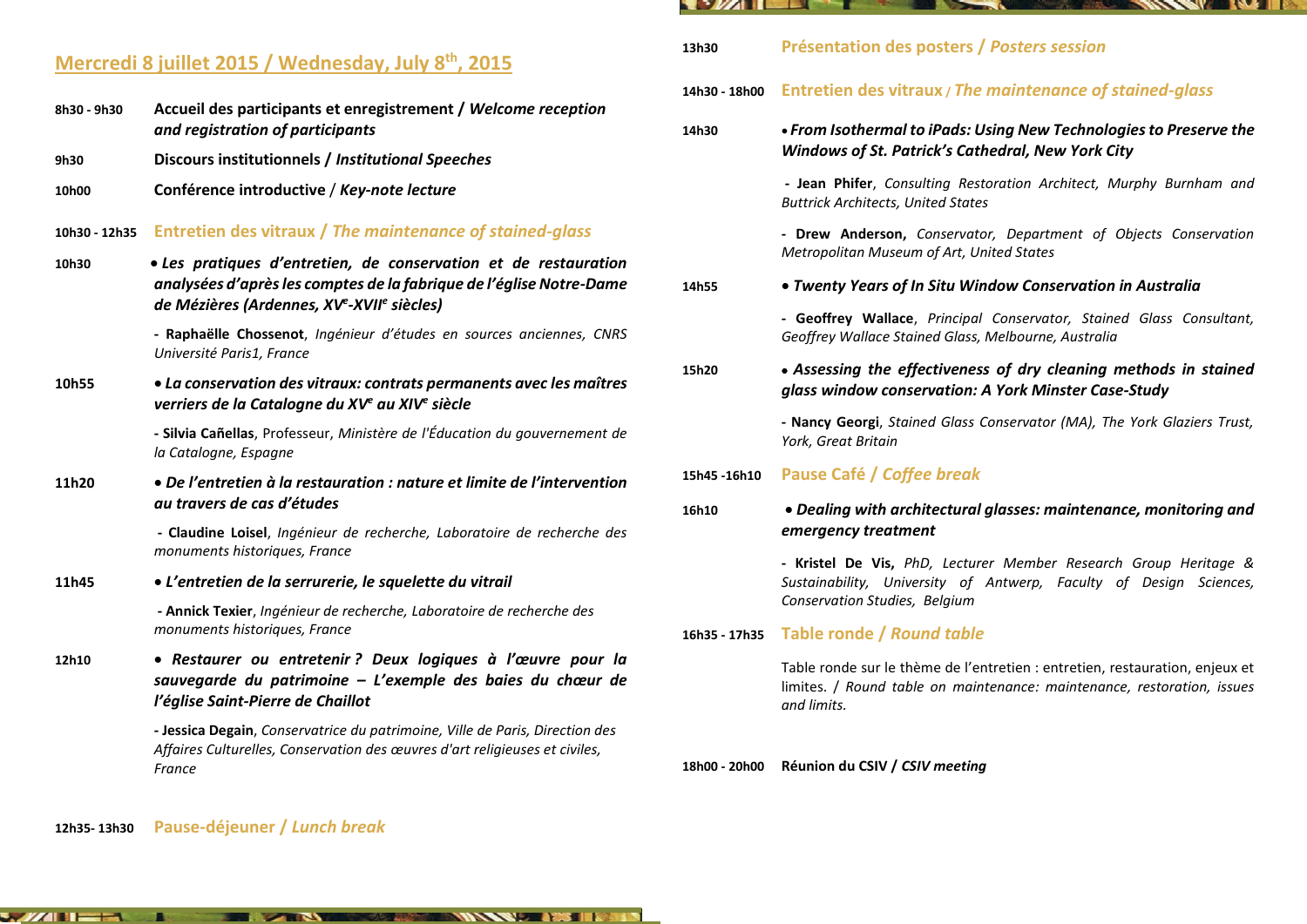#### $\blacksquare$ **NATIONAL INC.**

## **Jeudi 9 juillet 2015 /** *Thursday, July 9th, 2015*

- **8h30 - 9h00 Accueil café /** *Welcome reception*
- **9h00 - 11h35 Nouveautés en terme de conservation-restauration /** *News in conservation-restoration*
- **9h00** *Macro-XRF scanning: a new and efficient method for documenting stained-glass panels*

**- Joost M.A. Caen**, *Prof. Dr. Chair of the Research Group "Heritage & Sustainability", University of Antwerp, Faculty of Design Sciences, Conservation Studies, Belgium*

**9h25** *BEGLARES II - Protection and repair of concrete monumental glass with cathodic protection systems*

**- Christa Heidrich**, *Conservator, Glasmalerei Peters GmbH, Germany*

**9h50** *New development: Mouth blown UV protective glass – The Great East Window of York Minister*

> **- Reiner Meindl**, *President of Glashütte Lamberts Waldsassen GmbH, Germany*

**10h15** *Recording our Fragile Heritage: The Development of Professional Stained Glass Photography and the use of Digital Imaging in the Documentation of Stained Glass*

> **- Nick Teed**, *MSc, ACR: Senior Conservator, The York Glaziers Trust, United Kingdom*

- **10h40 -11h10 Pause Café /** *Coffee break*
- **11h10** *Virtual Time Travel and Digital Futures for Ghosts - Non-invasive Digital Reconstruction of Painted Detail on Renaissance Glass*

**- Leonie Seliger**, *Director of Stained Glass Conservation, Canterbury Cathedral, United Kingdom*

**- Professor Virginia Raguin***, Distinguished Professor of Humanities, College of the Holy Cross, United States*

### **11h35-12h25 Études de cas /** *Case studies*

**11h35** *The Masterpiece of Jean de Caumont returns to Park Abbey (Heverlee-Leuven, BE) - Status Quaestiones of research into the reconstruction/relocation of the stained glass in the cloister* **- Aletta Rambaut**, *Conservator and Director of Aletta Rambaut bvba, Belgium* 

## **12h00** *Les vitraux de la Cathédrale Notre Dame de Strasbourg présentation d'un état des lieux et des perspectives annoncées*

- **- Pierre-Yves Caillault,** *Architecte en chef des Monuments Historiques, Agence Caillault ACMH, France*
- **12h25- 13h30 Pause-déjeuner /** *Lunch break*
- **13h30 Présentation des posters /** *Posters session*
- **14h30 - 18h00 Études de cas /** *Case studies*
- **14h30** *Conserving the Herkenrode glazing of Lichfield Cathedral Achieving maximum benefit through minimum intervention* **- Keith Barley**, *Stained Glass Conservator and director of Barley Studios ltd, United Kingdom*
- **14h55**  *La restauration de la rose (XV<sup>e</sup> siècle) de la Sainte-Chapelle de Paris - Eloge de la fragilité*
	- **- Frédéric Pivet**, *Conservateur-restaurateur, Les ateliers Verre Jade, France*
- **15h20 – 15h50 Pause Café /** *Coffee break*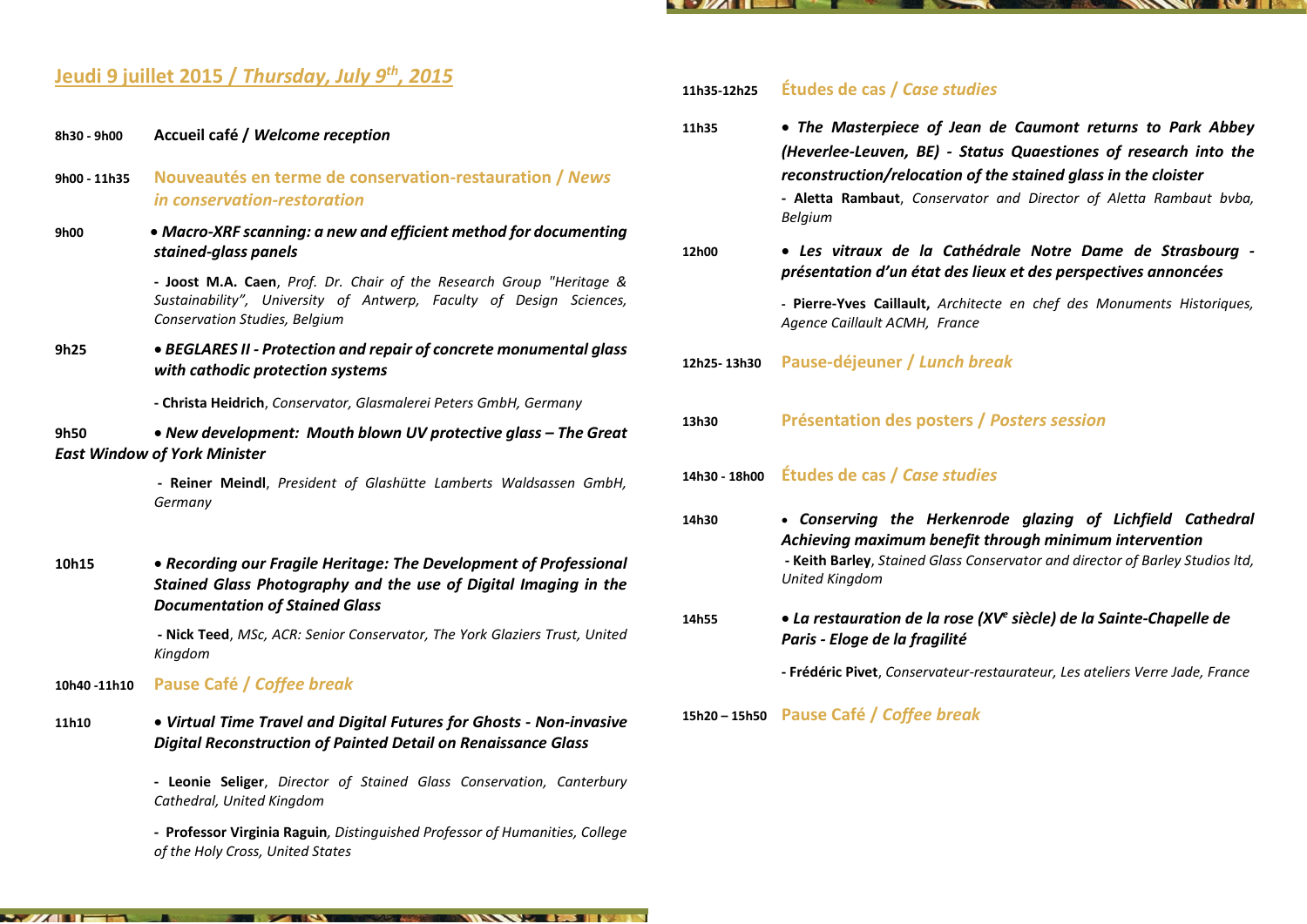

## **15h50 -17h10 Session dédiée aux étudiants / Session devoted to students**

**15h50**  *Le renouveau du vitrail civil au XIX<sup>e</sup> siècle - Les recherches et innovations du peintre verrier Eugène Oudinot de la Faverie (1827- 1889)*

> **- Amélie Duntze-Ouvry**, *Doctorante en Histoire de l'art contemporain, Université Blaise Pascal, Centre d'Histoire "Espaces et Cultures", Clermont-Ferrand, France*

**16h10** *Les verres imprimés employés dans le vitrail entre 1880 et 1940 et la problématique de leur conservation-restauration*

**- Emma Groult**, *Conservateur-Restaurateur de vitraux, MurAnese, France* 

**16h30** *Relocation of Monumental Religious Stained--Glass: Ethical and Technical issues*

> **- Katrien Mestdagh**, *Co-owner of stained-glass studio Mestdagh, Independant stained glass conservator, Graduating this year at the University of York, MA stained glass conservation and heritage management, United Kingdom*

#### **16h50 - 17h50 Conclusion /** *Closing speech*

### **18h45 – 20h00 Exposition /** *Exhibition*

 $\mathbf{U}$   $\mathbf{V}$   $\mathbf{H}$ 

**124** 

Visite guidée de l'exposition *« Chagall, Benzaken, Tremlett, Soulages... Le vitrail contemporain de 1945 à nos jours » à la Cité de l'Architecture et du Patrimoine, Paris / Guided tour to the exhibition on « Chagall, Benzaken, Tremlett, Soulages... Le vitrail contemporain de 1945 à nos jours » at la Cité de l'Architecture et du Patrimoine, Paris*

**THE REAL PROPERTY OF A REAL PROPERTY OF A REAL PROPERTY** 

## **20h00 Dîner de conférence /** *Conference dinner*

Uniquement sur réservation. / *By registration only.*

**DEAN** 

## **Vendredi 10 juillet 2015 /** *Friday, July 10th , 2015*

## **Visites /** *Tours*

Les informations sur les visites seront communiquées ultérieurement. *Information on tours will be communicated later.*